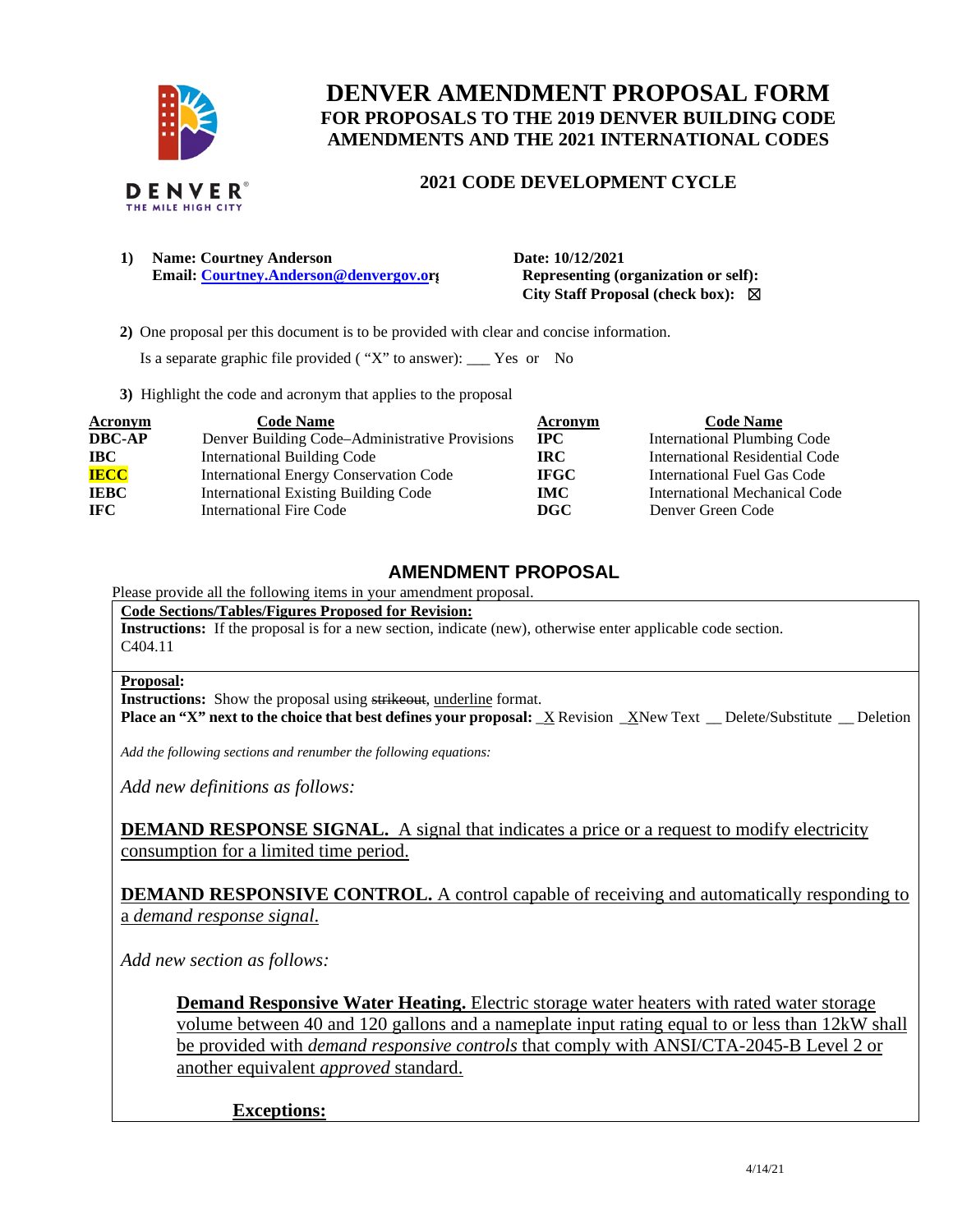- 1. Water heaters that provide a hot water delivery temperature of  $180^{\circ}$ F (82 $^{\circ}$ C) or greater
- 2. Water heaters that comply with Section IV, Part HLW or Section X of the ASME Boiler and Pressure Vessel Code
- 3. Water heaters that use 3-phase electric power
- 4. Storage water heaters with *demand response controls* that comply with ANSI/CTA-2045-A or ANSI/CTA-2045-B Level 1, that are also capable of initiating water heating to meet the temperature set point in response to a *demand response signal.*

## **Supporting Information (Required):**

All proposals must include a written explanation and justification as to how they address physical, environmental, and/or customary characteristics that are specific to the City and County of Denver. The following questions must be answered for a proposal to be considered.

**Purpose:** What does your proposal achieve?

This proposal requires that all storage tank water heaters installed in residential buildings be compatible with the ANSI/CTA-2045-B grid flexibility / demand response protocol.

**Reason:** Why is your proposal necessary?

Grid flexibility is one of the four foundations of "Denver's Net Zero Energy (NZE) New Buildings & Homes Implementation Plan." With increasing penetrations of intermittent renewable energy, volatile wholesale power prices, and subsequent growth in dynamic rates/demand response programs, grid-interactive end uses present an opportunity to help homes manage their bills, participate in programs, and support efficient grid operations. Water heaters can provide many services to the grid, including generation, transmission, and distribution capacity, energy arbitrage, and ancillary services.

As electricity systems transform to include more variable wind and solar energy, demand flexibility becomes increasingly critical to both grid operation and further transformation. Building systems that can use energy when it is abundant, clean, and low-cost not only help decarbonize the entire energy system, they also insulate their owners from future increases in demand charges and peak hour energy rates – a current and accelerating trend. Water heaters offer an unparalleled opportunity for load shifting: tanks full of hot water are inherently energy storage devices. Including the controls necessary to take advantage of this opportunity is relatively simple and affordable in new construction. Compared to other energy storage technologies such as batteries, smart, grid-integrated water heater controls can deliver substantial dispatchable (that is, reliable to the grid operator) energy flexibility. The controls specified by ANSI/CTA-2045-B ensure negligible risk of occupant disruption (that is, the hot water will not run out). Water heaters provide a particularly attractive option as they have inherent thermal storage that allows energy consumption to be shifted with little to no impact to the end user. This capability has been demonstrated in several contexts, most recently through regional demonstrations conducted by EPRI and BPA<sup>1</sup>.

In their Grid-interactive and Efficient Buildings (GEBs) Roadmap, the US Department of Energy<sup>2</sup> estimates that approximately 15 GW of additional load flexibility is expected to be added to the system under reference case assumptions. Combined with energy efficiency, this is expected to provide \$13 billion/year of peak demand savings to the power system and its customers. Through a comprehensive literature review and interviewing dozens of national experts, the USDOE team found that one of the biggest barriers was the lack of interoperability. A key tool to solve this problem is building codes, which can help to ensure that interoperable devices and controls are installed at the time of construction. USDOE cited explicitly the use of codes and standards as one of its recommended pathways to enable greater adoption of GEBs technologies.

It is important to include the requirement for two-way communication (specifically, communication from the behind-the-meter control module back to the utility, grid operator, or other third-party entity) because this communication ensures that the controls capability can be fully deployed when needed. With legacy demand response systems, a signal is sent out but the ability to track and quantify the impacts of that signal is effectively nonexistent. This one-way communication paradigm is a key reason that the "firmness" or reliability of many

EPRI, CEA-2045 Field Demonstrations Project Description (2014) <https://www.epri.com/research/products/000000003002004009>

<sup>2</sup> USDOE, A National Roadmap for Grid-Interactive Efficient Buildings (2021) <https://gebroadmap.lbl.gov/A%20National%20Roadmap%20for%20GEBs%20-%20Final.pdf>

<sup>&</sup>lt;sup>1</sup> BPA, CTA-2045 Water Heater Demonstration Report (2018) [https://www.bpa.gov/EE/Technology/demand](https://www.bpa.gov/EE/Technology/demand-response/Documents/Demand%20Response%20-%20FINAL%20REPORT%20110918.pdf)[response/Documents/Demand%20Response%20-%20FINAL%20REPORT%20110918.pdf](https://www.bpa.gov/EE/Technology/demand-response/Documents/Demand%20Response%20-%20FINAL%20REPORT%20110918.pdf)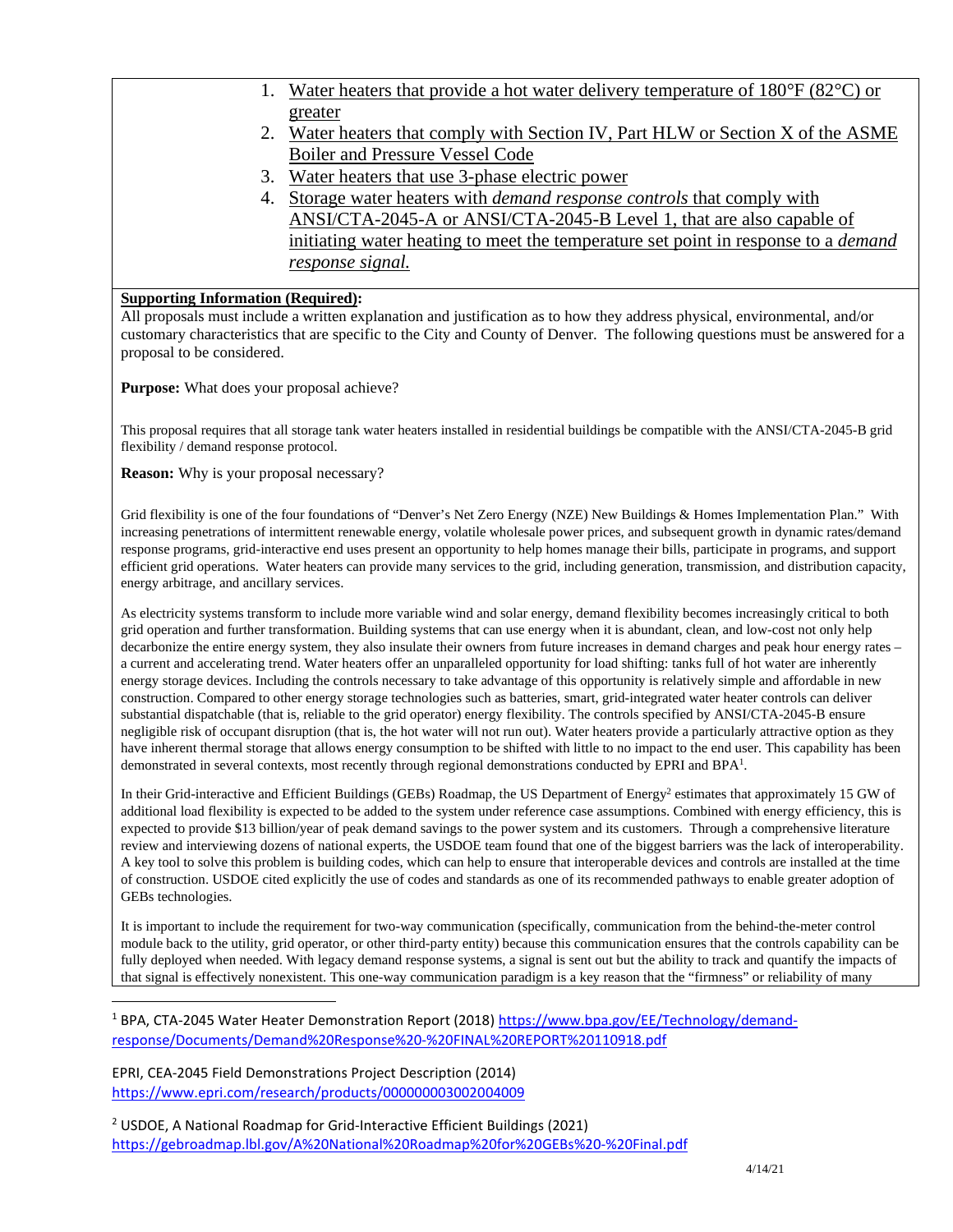flexibility-related demand side management strategies, particularly demand response, is often considered to be very low. However, a twoway communication paradigm enables much more reliable impact tracking. Buildings whose controls include two-way communication capability, that is, those with grid-interactive controls as defined here, will be better able to participate in the demand response programs of the future, and their owners will have improved financial prospects through enhanced ability to participate in potentially lucrative utility demand response programs.

ANSI/CTA-2045-B standardizes the socket, and communications protocol, for electric water heaters so they can communicate with the grid, and with demand response signal providers. In addition, 2045-B adds control and communications requirements for mixing valves in water heaters, which enable them to provide greater storage capacity to support increased load shifting while eliminating scalding risk.

Versions of this standard are included in codes or other requirements in California, Oregon, and Washington and are referenced explicitly by ENERGY STAR.

**Substantiation:** Why is your proposal valid? (i.e. technical justification)

This proposal requires that electric water heaters with integrated storage tanks have demand responsive controls. This functionality allows water heaters to "float" during periods of high demand and resume heating water after the high demand period is over or when water temperatures in the tank drop to the lower limit of acceptable temperature. ANSI/CTA-2045 is the industry standard for grid-flexible controls for water heaters, but the requirement allows for other protocols to be approved by the building official.

The requirement is limited to electric water heaters with integrated storage tanks. It also only applies to water heaters over 40 gallons and under 120 gallons in order to exclude small, point-of-use water heaters. Finally, it excludes "heavy duty" water heaters as defined by the ASME Boiler and Pressure Vessel Code or that use three-phase power; this ensures that these requirements do not apply to water heaters intended to support process loads for which DR controls are neither appropriate nor available.

CTA-2045-B is an updated version of CTA-2045-A. Level 2 in that standard provides robust grid interactivity. Level 1 corresponds to the older CTA-2045-A and provides only much simpler "load shedding" functionality. As manufacturers are still implementing CTA-2045-B Level 2, the proposal includes an exception that allows for compliance with the older standard as long as the water heater is also capable of the most critical feature of Level 2: "load up" (preheating before a load shed event). Currently, Rheem and AO Smith have models that comply with CTA-2045-A and this additional functionality fall. The exception will bridge the gap between what is currently available on the market and the full adoption of -B by the market. As -B models become more widely available, the exception will not be necessary.

Since this requirement is part of the construction code, it will not require buildings to participate in any demand response programs. But it will ensure that buildings are capable of participating, so that Denver buildings will be able to help integrate building loads with available production.

The proposal also adds an additional line to Table R406.2, ensuring that this requirement is included in the ERI approach.

This proposal is identical to one that was recently voted for approval in the WA state commercial energy code process. It was developed through extensive negotiation with AHRI (American Heating and Refrigeration Institute, the manufacturer trade association) in order to remove their objections to the inclusion of these controls in the code.

**Bibliography and Access to Materials** (as needed when substantiating material is associated with the amendment proposal):

BPA, CTA-2045 Water Heater Demonstration Report (2018[\) https://www.bpa.gov/EE/Technology/demand](https://www.bpa.gov/EE/Technology/demand-response/Documents/Demand%20Response%20-%20FINAL%20REPORT%20110918.pdf)[response/Documents/Demand%20Response%20-%20FINAL%20REPORT%20110918.pdf](https://www.bpa.gov/EE/Technology/demand-response/Documents/Demand%20Response%20-%20FINAL%20REPORT%20110918.pdf) 

EPRI, CEA-2045 Field Demonstrations Project Description (2014)

<https://www.epri.com/research/products/000000003002004009>

USDOE, A National Roadmap for Grid-Interactive Efficient Buildings (2021)

<https://gebroadmap.lbl.gov/A%20National%20Roadmap%20for%20GEBs%20-%20Final.pdf>

Washington State Revised Code of Washington, Title 19, Chapter 19.260, Section 19.260.080, available at <https://app.leg.wa.gov/RCW/default.aspx?cite=19.260.080>

Oregon Department of Energy, Energy Efficiency Standards Rulemaking [https://www.oregon.gov/energy/Get-](https://www.oregon.gov/energy/Get-Involved/Pages/EE-Standards-Rulemaking.aspx)[Involved/Pages/EE-Standards-Rulemaking.aspx](https://www.oregon.gov/energy/Get-Involved/Pages/EE-Standards-Rulemaking.aspx) 

U.S. EPA Energy Star Program, Connected Criteria for ENERGY STAR Products, [https://www.energystar.gov/products/spec/connected\\_criteria\\_energy\\_star\\_products\\_pd](https://www.energystar.gov/products/spec/connected_criteria_energy_star_products_pd)

**Other Regulations Proposed to be Affected** 

**\*For proposals to delete content from the 2019 Denver Green Code in conjunction with adding it to other mandatory Denver codes and/or regulations, only.**

Please identify which other mandatory codes or regulations are suggested to be updated (if any) to accept relocated content. **None**